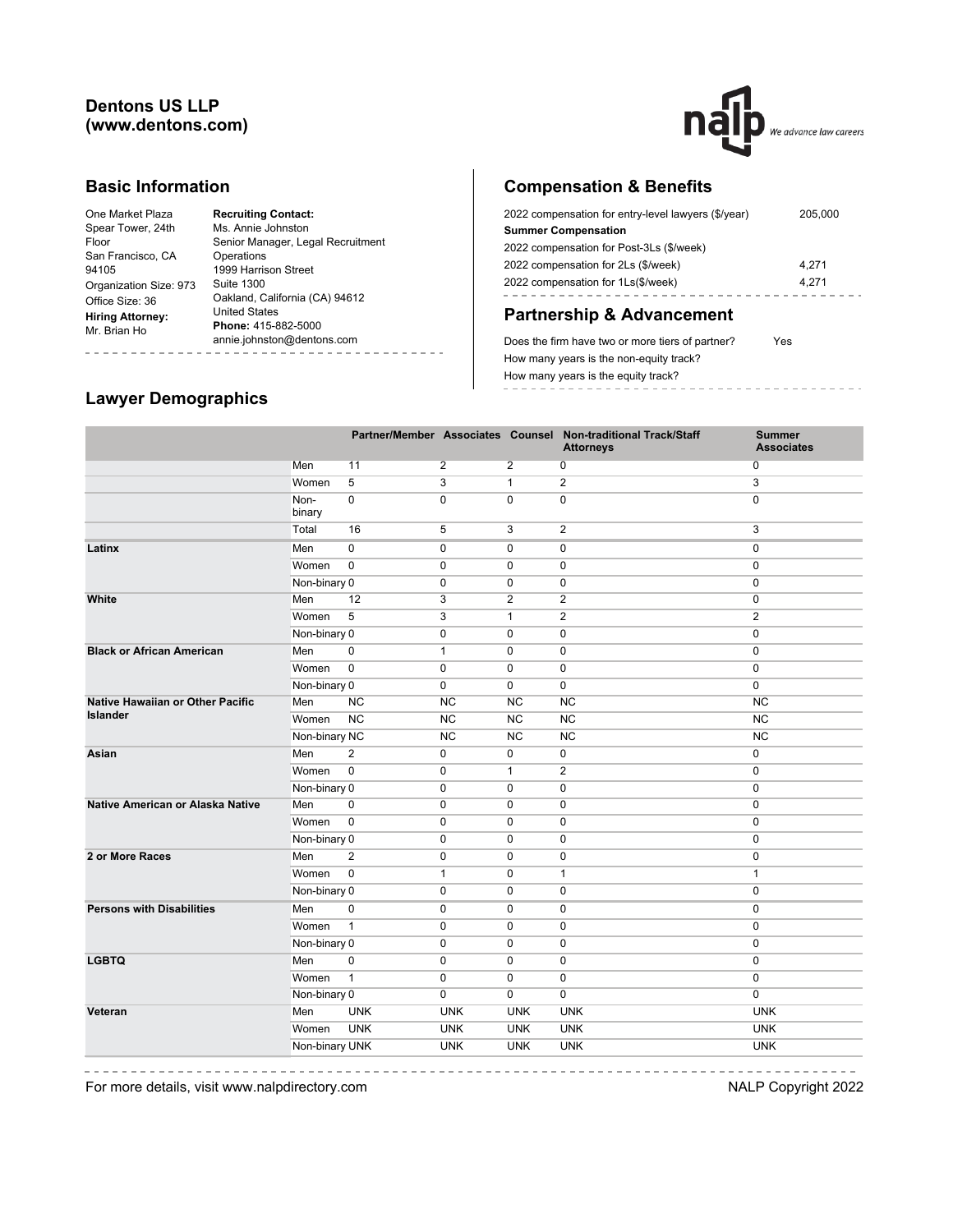

#### **Pro Bono/Public Interest**

| Ben Weinberg<br>Pro Bono Partner<br>312-876-3101<br>benjamin.weinberg@dentons.com |           |
|-----------------------------------------------------------------------------------|-----------|
| Is the pro bono information indicated here firm-wide or specific to one office?   | Firm-wide |
| % Firm Billable Hours last year                                                   | 3.16%     |
| Average Hours per Attorney last year                                              | 49        |
| Percent of associates participating last year                                     | 85%       |
| Percent of partners participating last year                                       | 51%       |
| Percent of other lawyers participating last year                                  | 44%       |
| <b>Professional Development</b>                                                   |           |
| Evaluations                                                                       | Annual    |

| Does your organization use upward reviews to evaluate and provide feedback to supervising lawyers? | No  |
|----------------------------------------------------------------------------------------------------|-----|
| Rotation for junior associates between departments/practice groups?                                | No  |
| Does your organization have a dedicated professional development staff?                            | Yes |
| Does your organization have a coaching/mentoring program                                           | Yes |
| Does your organization give billable hours credit for training time?                               | Yes |

## **HIRING & RECRUITMENT**

|                                            | Began Work In  |                                |                |                                | <b>Expected</b> |
|--------------------------------------------|----------------|--------------------------------|----------------|--------------------------------|-----------------|
| <b>LAWYERS</b>                             | 2020           | <b>Prior Summer Associates</b> | 2021           | <b>Prior Summer Associates</b> | 2022            |
| Entry-level                                | 0              | $\Omega$                       | 3              | 3                              | 3               |
| Entry-level (non-traditional track)        | $\Omega$       | 0                              | $\Omega$       | $\mathbf 0$                    | $\Omega$        |
| <b>Lateral Partners</b>                    | $\Omega$       | $\Omega$                       | $\overline{2}$ | $\mathbf 0$                    | $\Omega$        |
| Lateral Associates                         | 3              | $\Omega$                       |                | $\mathbf 0$                    | $\Omega$        |
| All Other Laterals (non-traditional track) | 2              | 0                              | $\Omega$       | $\mathbf 0$                    | $\Omega$        |
| Post-Clerkship                             | $\Omega$       | $\Omega$                       | $\Omega$       | $\mathbf 0$                    | $\Omega$        |
| LL.M.s (U.S.)                              | 0              | $\Omega$                       | $\Omega$       | $\mathbf 0$                    | $\Omega$        |
| $LL.M.s$ (non- $U.S.$ )                    | $\Omega$       | $\Omega$                       | 0              | $\mathbf 0$                    | $\Omega$        |
| <b>SUMMER</b>                              |                |                                |                |                                |                 |
| Post-3Ls                                   | $\Omega$       | $\Omega$                       | $\Omega$       | $\mathbf 0$                    | $\Omega$        |
| 2 <sub>ls</sub>                            | $\mathfrak{p}$ | $\Omega$                       | 3              | $\mathbf 0$                    | $\mathfrak{p}$  |
| 1Ls                                        |                | 0                              | $\overline{2}$ | 0                              |                 |

Number of 2021 Summer 3 2Ls considered for associate offers Number of offers made to summer 2L associates 3

General Hiring Criteria There is no typical candidate for our Summer Associate Program. We look for bright, innovative and hard-working people with diverse backgrounds and experiences. We want to see a strong record of academic success and extracurricular achievement. It's equally important that our Summer Associates can work well in a team and have the drive and willingness to take on significant responsibilities.

## **General Practice Areas**

| <b>GENERAL PRACTICE AREAS</b>                    | <b>EMPLOYER'S</b><br><b>PRACTICE</b><br><b>GROUP NAME</b> | NO. OF<br><b>PARTNERS/MEMBERS</b> | NO. OF<br><b>COUNSEL</b> | NO. OF<br><b>ASSOCIATES</b> | NO. OF<br><b>ENTRY-LEVEL</b><br><b>PLACEMENTS</b><br>IN THIS<br><b>PRACTICE</b><br><b>AREA LAST</b><br><b>YEAR</b> | NO. OF<br><b>NON-TRADITIONAL</b><br><b>TRACK/STAFF</b><br><b>ATTORNEYS</b> |
|--------------------------------------------------|-----------------------------------------------------------|-----------------------------------|--------------------------|-----------------------------|--------------------------------------------------------------------------------------------------------------------|----------------------------------------------------------------------------|
| <b>Banking, Finance</b>                          | Capital Markets                                           | 3                                 |                          | C                           |                                                                                                                    | 0                                                                          |
| <b>Labor and Employment</b>                      | Employment & Labor 1                                      |                                   |                          | 0                           |                                                                                                                    | $\mathbf 0$                                                                |
| Government, Regulatory,<br><b>Administrative</b> | <b>Health Care</b>                                        |                                   |                          | 2                           |                                                                                                                    | 0                                                                          |